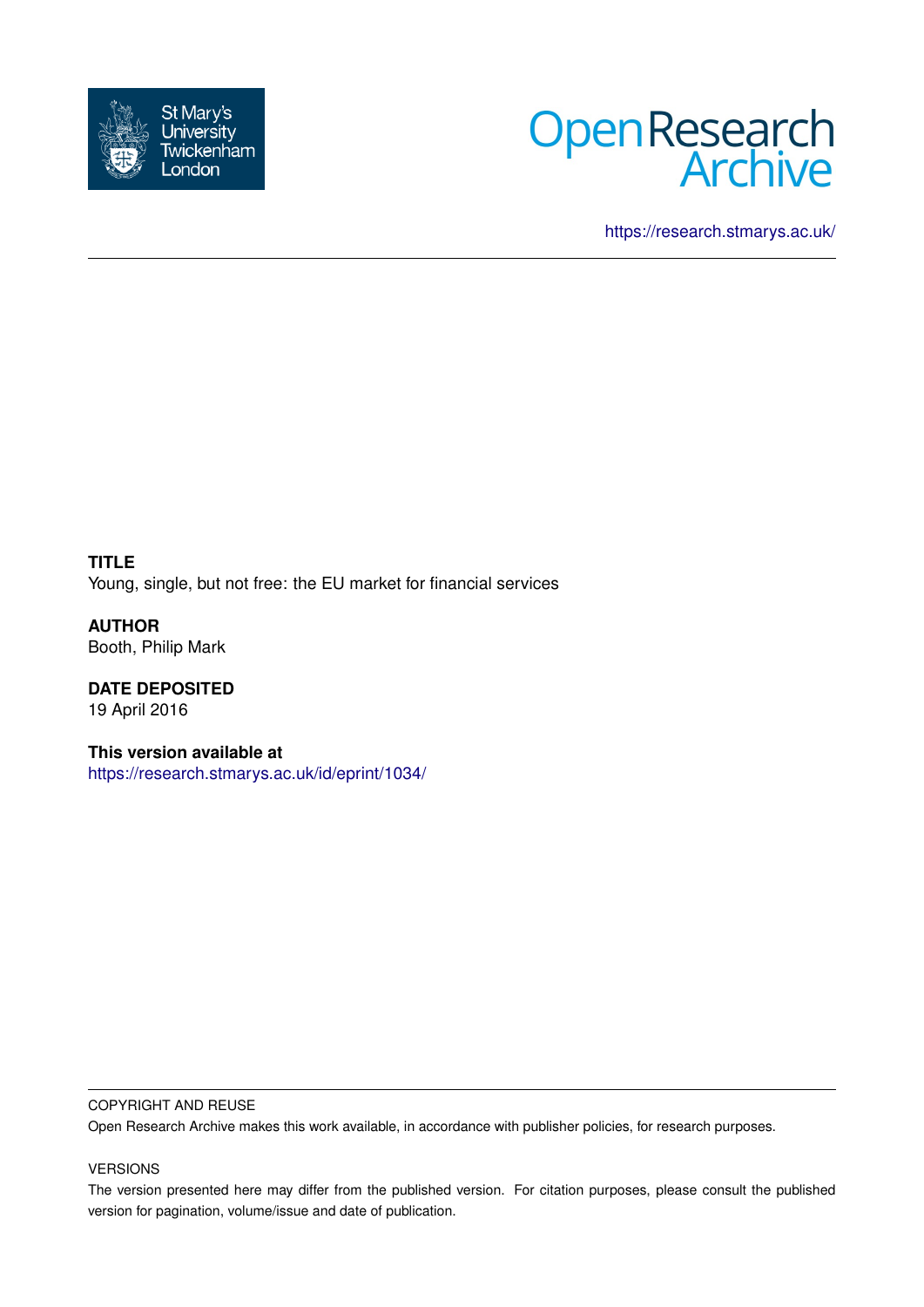# **13 YOUNG, SINGLE, BUT** *NOT* **FREE – THE EU MARKET FOR FINANCIAL SERVICES**<sup>1</sup>

Philip Booth

## **Introduction**

The EU has been increasing its role in financial regulation over the last four decades. At first, the main focus was on promoting trade within the union in a way compatible with the four freedoms: the free movement of goods, services, capital and people. As part of this agenda, the EU prohibited member states from introducing certain forms of regulation that inhibited free trade in services and the free movement of capital. Attempts to promote consistency of regulation tended to involve a process known as 'mutual recognition'. In other words, member states were broadly free to develop their own regulatory frameworks within which financial institutions operated; companies from one member state could then operate freely in other member states whilst being regulated by their home state. In discussing how regulation at the EU level has become detached from the original founding principles of the EU, this chapter will focus on the regulation of insurance services, though there will also be some discussion of other nonbank financial services. Banking is covered in Chapter 12.

Insurance often gets dwarfed in popular press discussion by debates over the banking sector. However, the insurance sector in the UK is the largest in the EU and makes up 7 per cent of the

<sup>1</sup> Parts of this chapter borrow heavily from Booth and Morrison (2012).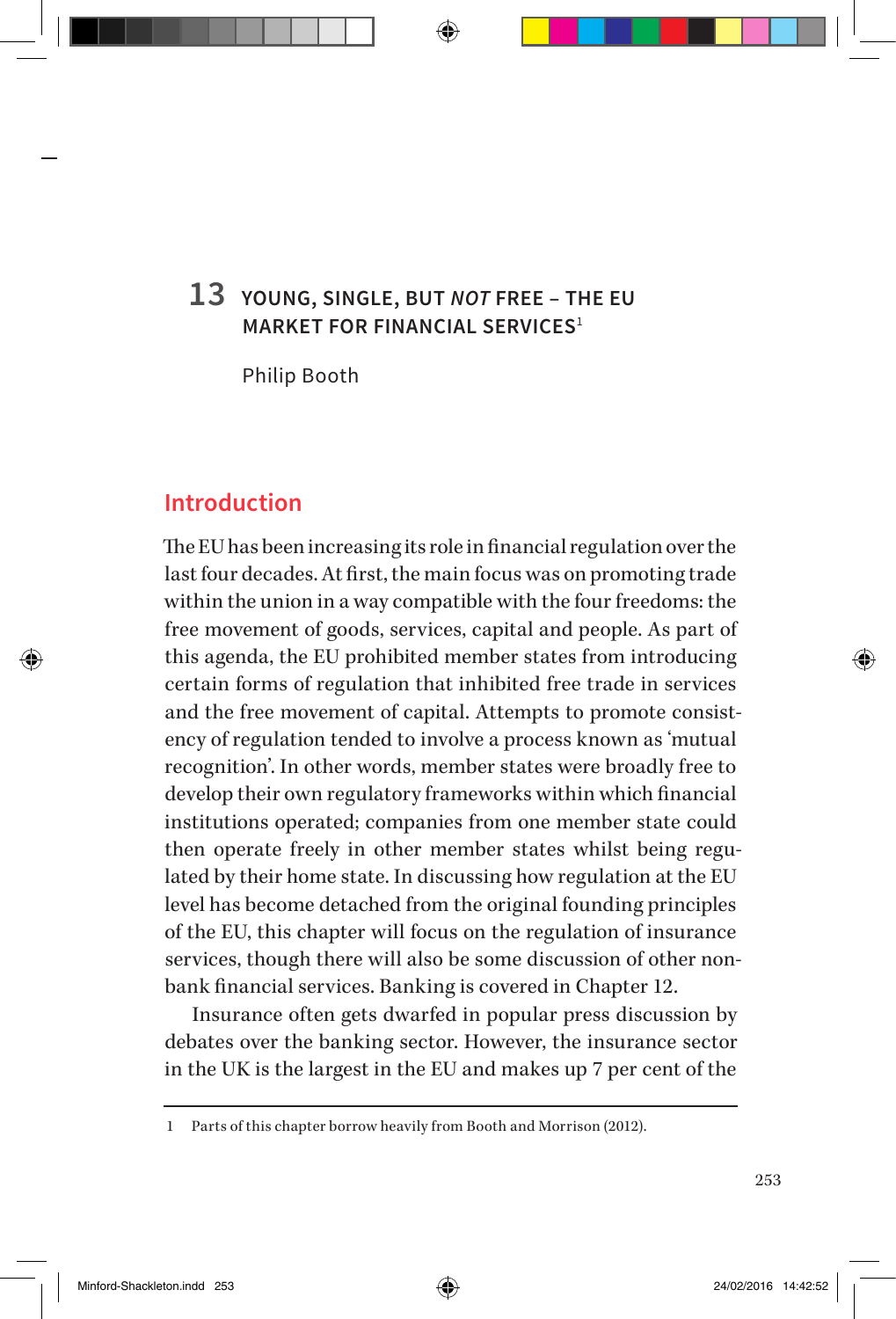total world market, employs 320,000 people and is responsible for the investment of  $£1.8$  trillion.<sup>2</sup> A narrowly defined measure of non-bank financial services is only slightly smaller in terms of contribution to national income than the contribution of the banking sector defined widely; in turn, insurance is the largest sector within non-bank financial services.<sup>3</sup>

Elements of this mutual recognition approach remain with regard to trade in insurance services. The principle of EU law is still that insurance companies domiciled in one EU country can conduct business elsewhere in the EU under supervision of the home state. However, the European financial regulator now has an overarching authority. Furthermore – and much more importantly – more powers have accrued to the central authorities within the EU, and, as a result, regulation is in the process of becoming harmonised.

From 2011, supervision of financial services began on a pan-EU basis. The EU financial regulatory authority is made up of three supervisory bodies: the European Banking Authority (EBA), the European Securities and Markets Authority (ESMA) and the European Insurance and Occupational Pensions Authority (EIOPA). The desire of these organisations to centralise regulation is clear. For example, the EBA states: 'Whilst the national supervisory authorities remain in charge of supervising individual financial institutions, the objective of the European supervisory authorities is to improve the functioning of the internal market by ensuring appropriate, efficient and harmonised European regulation and supervision.' ESMA notes that it aims to create a unified rule book. In the field of insurance, the Solvency II agenda is unifying regulation at the EU level. In effect,

<sup>2</sup> See https://www.abi.org.uk/~/media/Files/Documents/Publications/Public/ Migrated/Facts%20and%20figures%20data/UK%20Insurance%20Key%20 Facts%202012.ashx (accessed 31 July 2014).

<sup>3</sup> See Burgess (2011). The measure of banking output includes anything that is produced by banks, even if the services are not banking services as such.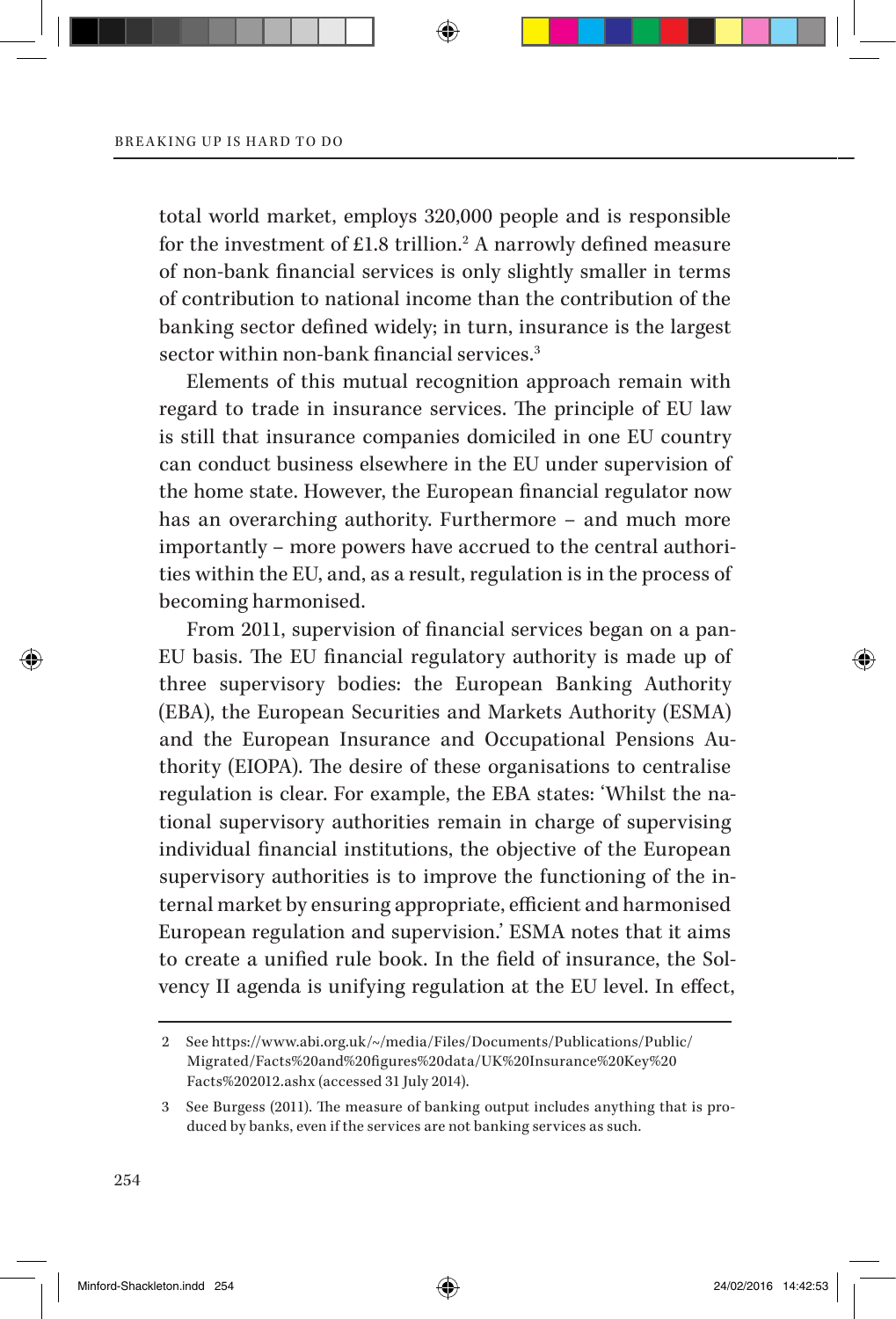national regulators are becoming subsidiaries of the EU regulatory bodies.

It is argued in this chapter that unifying regulation is not necessary to promote free trade in insurance and other non-bank financial services. Although unified regulation might reduce the transactions costs of trade between countries, it does not necessarily promote a better business environment in general, as a higher level of regulation may reduce overall economic activity in financial services. It is concluded that it would be perfectly reasonable for groups of states to develop unified approaches to regulation outside the remit of the EU if they believed that doing so would reduce costs and bring other benefits. However, the role of the EU, enforced through the ECJ, should simply be to ensure that national regulations do not impede or significantly distort trade: the EU should not create a level playing field or harmonise regulation.

# **The regulation of insurance companies pre-1970**

The justifications for insurance company regulation are different from those for banking regulation. Systemic risk is a much less important consideration in insurance.4 Instead, issues such as dealing with information asymmetries and enforcing opaque contracts are much more important (see Booth and Morrison 2007). Furthermore, though there are protection schemes for customers of insurance companies – akin to deposit insurance schemes – they do not have the same importance as deposit insurance schemes in banking. The winding-up of failed insurance companies is normally much easier than the resolution of banks, and, especially in the case of life insurance, there is less time pressure when winding-up an insurance company.

(♠)

The UK's insurance regulator, the Prudential Regulation Authority, states: 'Nevertheless it is clear that insurers are not systemic in the same way as banks.' See Debbage (2013).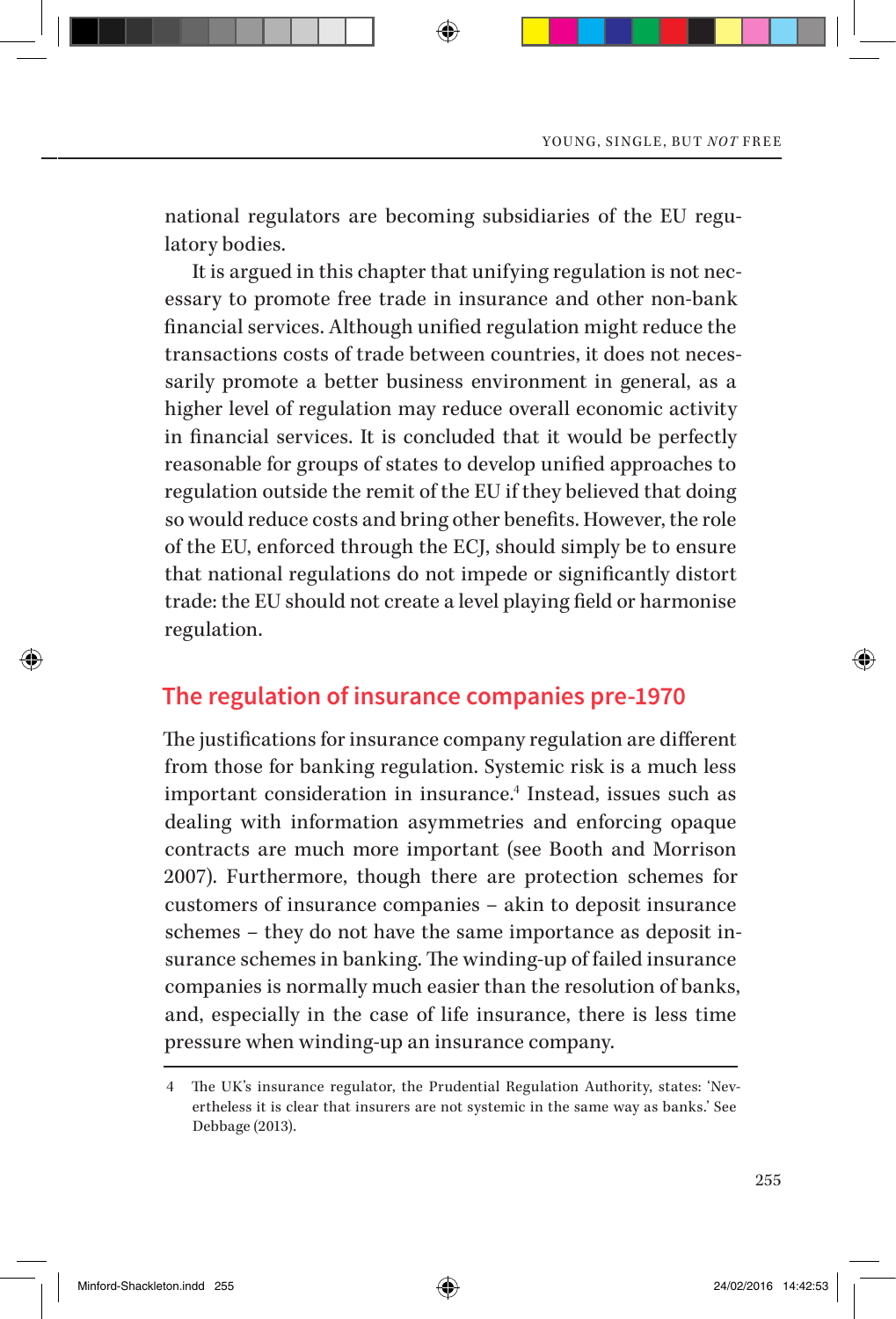Insurance markets in the UK were regulated between 1870 and Britain's entry into the then common market by a set of principles that were established in the 1870 Life Assurance Companies Act (see Booth 2007). Although it was amended and consolidated on various occasions, its basic principles remained clear for 100 years. A deposit was required for new entrants into the insurance market; all companies had to publish actuarial reports and publish the basis upon which those reports were calculated (though no specific basis was required); and a special mechanism was adopted for winding up failed insurance companies. These principles, whilst remaining in place for over a century, gradually evolved to give greater powers to the regulator (generally the Board of Trade) to intervene in the affairs of the company if an insurance company was close to insolvency. The 1870 Act was certainly very successful in the sense that it was not intrusive – except in one respect<sup>5</sup> – and led to a long period of very stable insurance markets, especially in the life insurance sector.

# **The EU, the single market and free trade**

Entry into the common market meant that UK insurance regulation had to be compatible with EEC regulation. In the early days of British membership, EEC regulation had two main aims. The first was to ensure that insurance regulation in member states was lightly coordinated. The second was to allow insurance companies in one member state to transact businesses in other member states.

In these early stages, there were various European requirements that had to be fulfilled, but the principle was one of 'mutual recognition', though that term was not always used explicitly. In

<sup>5</sup> The deposit requirement may well have prevented new entry by small companies.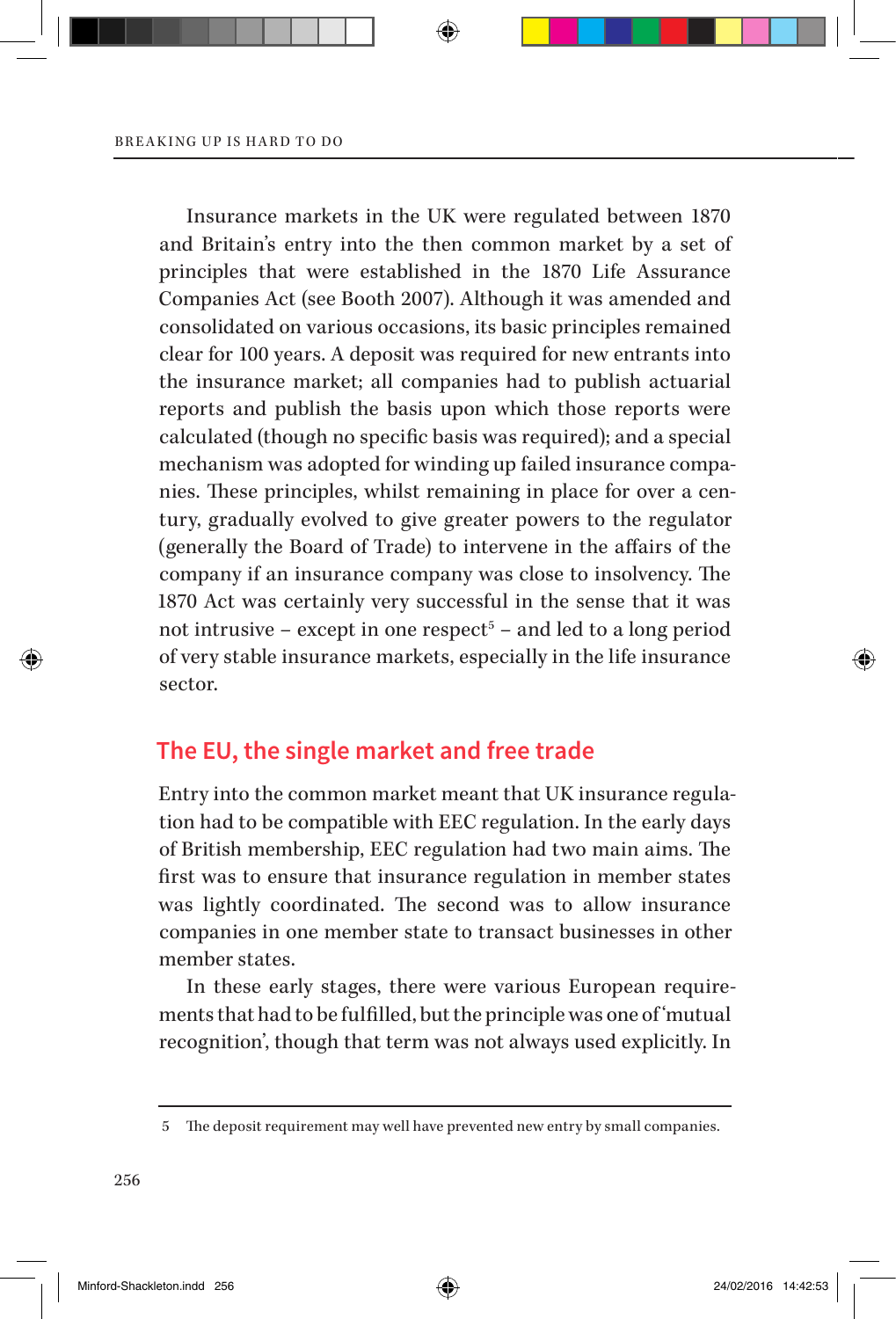essence, there were some basic  $EU^6$  regulatory principles that had to be enshrined in the laws of member states, but, beyond that, an insurance company domiciled in one country (say, the UK) could do business in another EU country (say, Belgium) through a branch whilst being regulated from the UK.

The basic EU regulatory principles included an explicit margin of solvency and some other regulations that were adopted by the UK in the Insurance Companies Regulations 1981.7 These EU regulations did not add substantially to the regulatory burden in the UK, although it could be argued that their arcane, opaque and obsolete nature helped reinforce the mismanagement of Equitable Life, which was closed to new business because of its solvency position in 2000. Certainly, the adoption of EU regulation by the UK accelerated the erosion of what had been known as the 'freedom with publicity' approach to insurance regulation, which was enshrined in the 1870 Act.

Nevertheless, this system of mutual recognition allowed – indeed encouraged – regulatory competition. If insurance companies were over-regulated in Denmark, for example, it was possible for a UK company to establish a branch in Denmark, regulated by the UK Board of Trade, and sell into the Danish market. Of course, if customers preferred the more stringent regulation of the Danish insurance companies, they could still buy policies issued by Danish companies.<sup>8</sup>

There were certainly very wide differences between regulatory regimes in the EU at that time. The differences in regulation are summarised by the following quotation:

<sup>6</sup> Henceforth, 'EU' will be used to describe what is now called the European Union – it having gone through various name changes since Britain joined.

<sup>7</sup> These related to the valuation of assets and liabilities.

<sup>8</sup> Consumer protection issues were not covered by EU competences, so UK companies operating branches still had to obtain product approval in some of the more dirigiste regimes.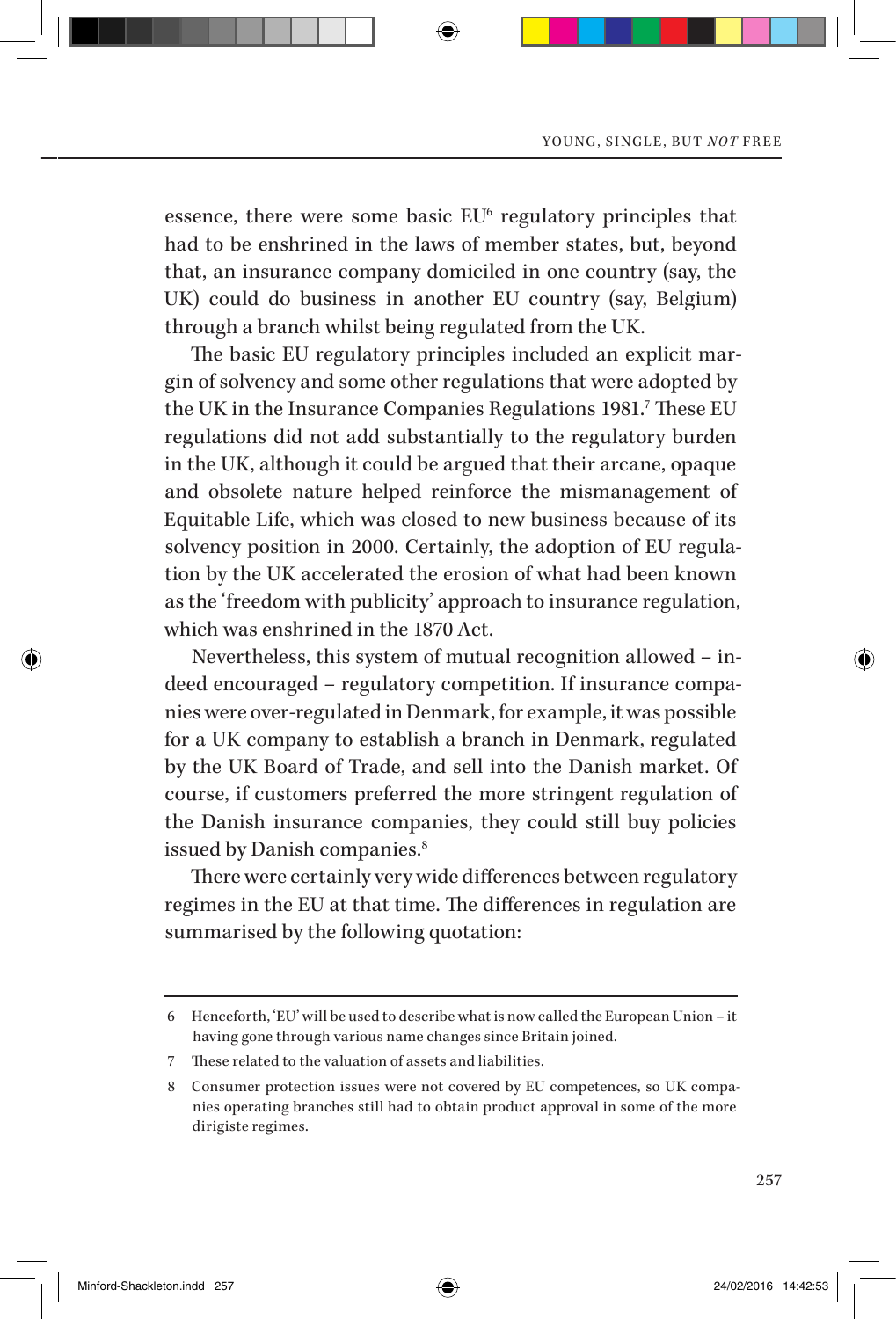[In the] U.K., Ireland and to some extent the Netherlands a liberal system of supervision of insurance operates … At the other extreme is West Germany and the Scandinavian countries. The guiding principle there is one of tight supervision on conservative bases as the best means of protecting consumers (Ferguson et al. 1989: 455).

The later Third Life Directive, which had to be implemented by 1994, arguably strengthened the principle of regulatory competition, whilst, in general, promoting deregulation by prohibiting some forms of insurance regulation. For example, under this directive, a member state was not allowed to require foreign firms selling business to obtain approval for policy terms or impose restrictive conditions on the investment of assets (especially in relation to government bonds). These were prohibitions on regulation that were designed to promote trade and should not be seen as intrusive regulations.<sup>9</sup> It could certainly be argued that the Third Life Directive (and the associated directive in relation to non-life insurance) was a step towards a free-trade environment in which an insurer domiciled in one country could operate without hindrance in another EU country; it also encouraged deregulation in certain member states.

# **The beginning of the end of mutual recognition and deregulation**

The European Commission regarded the situation that existed under the Third Life Directive as unsatisfactory because it inhibited, in its view, the development of the single market. In the Commission's words:



<sup>9</sup> See, for example, http://europa.eu/rapid/press-release\_P-91-8\_en.htm (accessed 4 September 2015).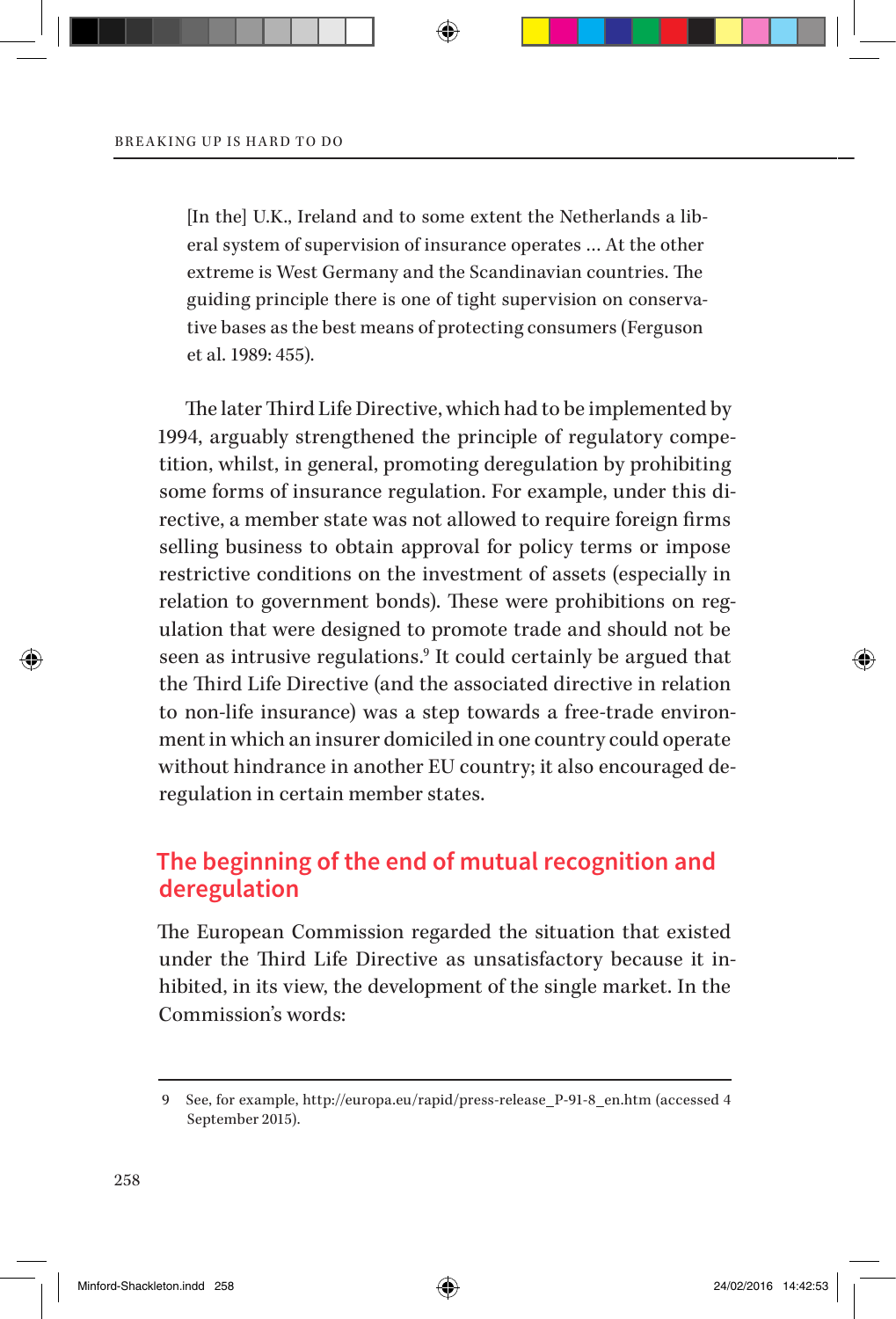The rationale for EU insurance legislation is to facilitate the development of a Single Market in insurance services, whilst at the same time securing an adequate level of consumer protection … Many Member States have concluded that the current EU minimum requirements are not sufficient and have implemented their own reforms, thus leading to a situation where there is a patchwork of regulatory requirements across the EU. This hampers the functioning of the Single Market.<sup>10</sup>

It can certainly be argued that the Third Life Directive has not been a success in terms of encouraging the writing of cross-border insurance business. Figures are not available for the life insurance industry, but in 2010 the non-life insurance industry wrote only £731 million of cross-border business through branches rather than separately regulated subsidiaries:<sup>11</sup> this compared with over £22 billion of premium income written by Lloyds of London alone in  $2010^{12}$  and £13 billion of premium income written by a single insurance company (Aviva) through separately regulated non-UK subsidiaries in 2013. The value added by the EU cross-border insurance business under the Single European Passport is clearly tiny. However, there is a vast amount of trade in insurance services both within the EU and outside, but without using the single passport system

There are three logical responses to this situation. First, we could regard the mutual recognition and single passport approach as a 'bit-part player' that is complementary to the freedom of all EU insurance companies to establish subsidiaries in all other EU countries and be regulated by the country in which

<sup>10</sup> See http://ec.europa.eu/internal\_market/insurance/docs/solvency/solvency2/ faq\_en.pdf (accessed 4 September 2015).

<sup>11</sup> Figure from Association of British Insurers Data Bulletin, 2011.

<sup>12</sup> http://www.lloyds.com/~/media/files/lloyds/investor%20relations/2010/annual %20results/files/ar2010.pdf (accessed 4 September 2015).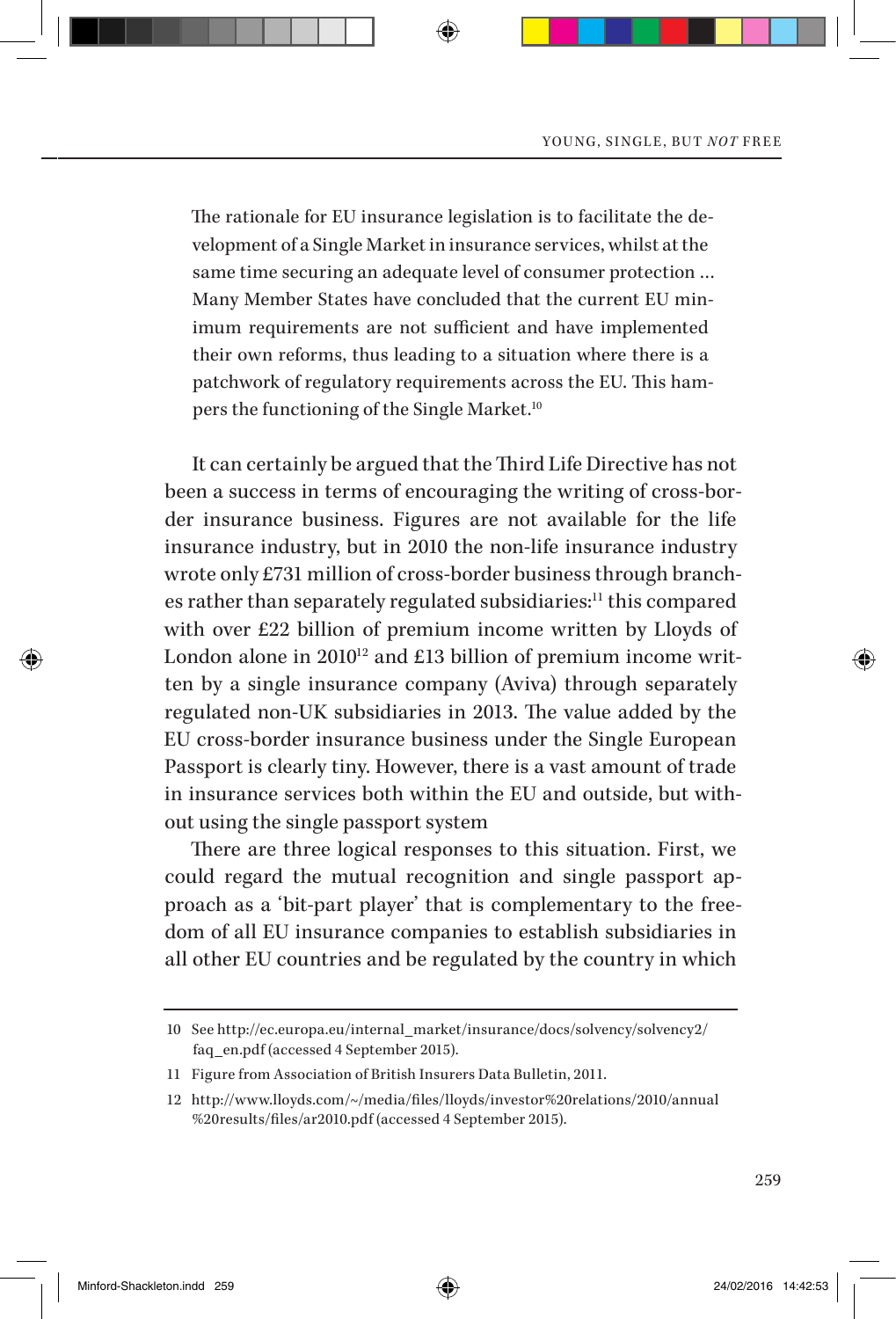the business is written. In other words, the EU could have just carried on with the existing system established under the Third Life Directive. Second, we could move in the direction chosen by the EU towards uniform regulation in all EU countries. Third, we could allow all countries to adopt their own independent regulatory frameworks. If the third approach were taken, trade in insurance services would only be possible through subsidiaries established in other member countries, but there would be no reason why pairs of countries or groups of countries should not choose to unify their regulation. This might be particularly beneficial for smaller countries and countries that share similar legal frameworks, and it will be considered below.13 It certainly should not be thought, however, that free trade requires harmonisation of regulation, as is also discussed below.

## **From common market to single market, harmonisation and centralisation**

The EU has been able to centralise financial regulation at the European level with few political obstacles. From January 2011, three European Supervisory Authorities became responsible for supervising financial services across the EU. For the insurance sector, the relevant supervisor is the EIOPA. It is very clear that it is the role of the EIOPA to draft a single set of regulations, and the role of national regulatory authorities is merely to supervise firms and ensure that they apply the EU-wide rule book.

<sup>13</sup> In meetings I had with the Polish and Bulgarian ministries of finance in the early 1990s, it was interesting to note that the English translations of both the 1990 Polish Insurance Law and the proposed Bulgarian Law (which, I believe, was never passed) were identical (with the same translation errors in both). Indeed, the proposed Bulgarian Law was probably translated into Bulgarian from the English translation of the Polish Law. Translation difficulties aside, this is a perfectly reasonable way for countries to move forward – adopting common regulatory frameworks if they so wish outside the structures of the EU.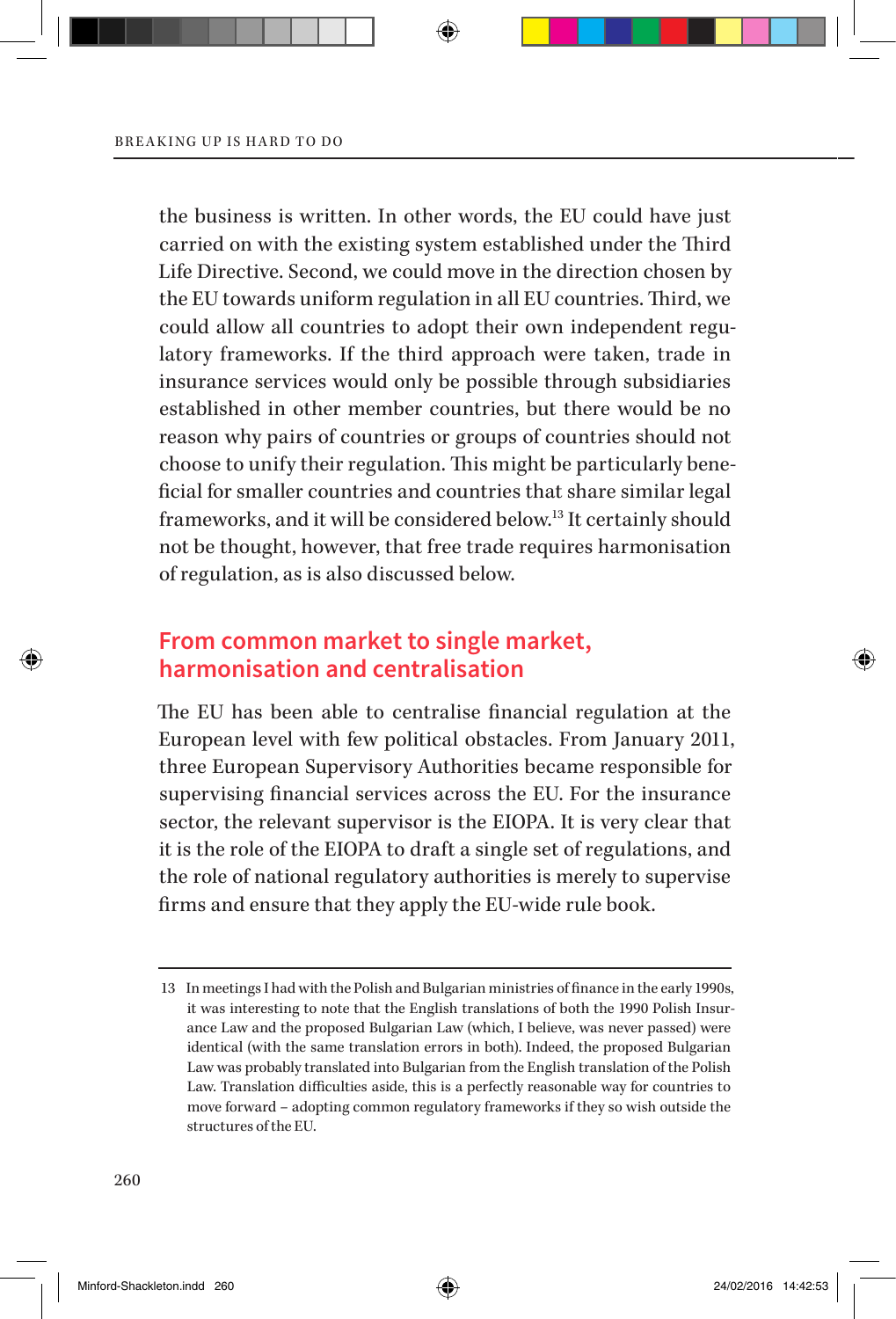One example of the way in which regulation is being centralised is the new system of insurance capital regulation known as Solvency II. This regulatory framework involves an extraordinarily complex system of calculating capital requirements that requires insurance companies to hold capital sufficient to ensure that they have, according to the models used, a probability of insolvency of less than one-in-200 over a one-year period. In taking this approach, those framing the regulation repeat exactly the same mistakes as the framers of the Basel approach to banking regulation (see De Soto (2009), and see below). The approach – which is largely incomprehensible except to the expert – requires exceptionally complicated rule books to deal with all types of business in 27 different countries. Other pillars of Solvency II require that insurance businesses are governed in a way that promotes effective risk management and enhances transparency and disclosure.

Whilst I do not approve of the new approach to insurance regulation and believe it will do little to promote free trade, it is worth noting that, in the absence of the centralisation of EU insurance regulation, the UK regulator would probably have developed a similar regulatory framework to that being adopted in the EU. Indeed, the UK has had substantial influence on the development of Solvency II. But the main purpose of this chapter is not to discuss the efficacy or otherwise of particular aspects of the EU regulatory system; it is to question the whole approach of centralising regulation at the EU level rather than allowing member states to determine their own approaches. The new labyrinthine regulatory system is merely an example of the effect of centralisation.

## **Single market or free market?**

As already noted, there is tension between the concepts of a free market and a single market. The two are not necessarily the same, though they were assumed to be by the Conservative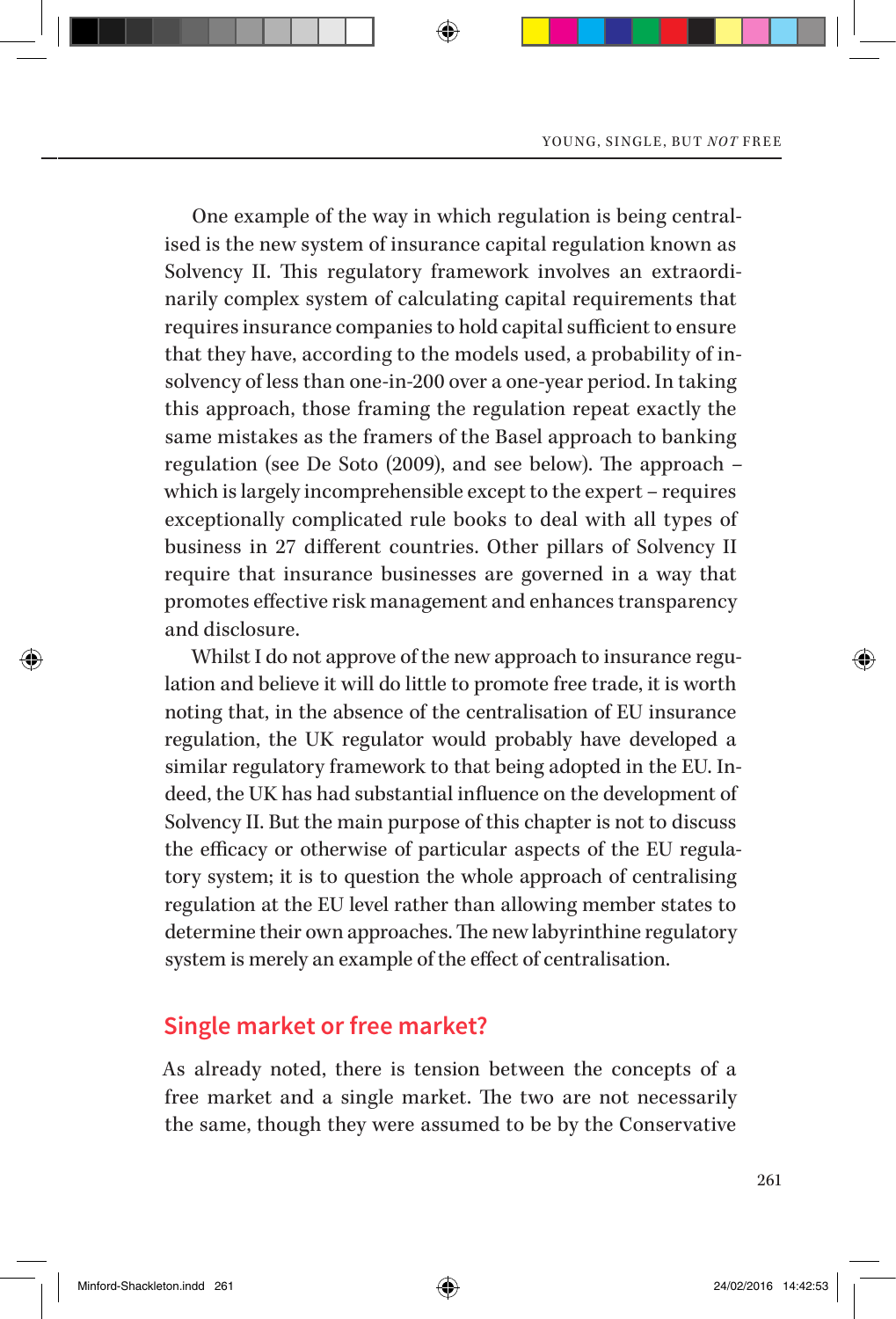government that ratified the Single European Act in 1986.14 We are moving to a situation where the same regulations will apply across the financial sector and throughout the EU, but, at the same time, financial services companies will be heavily circumscribed everywhere within the EU. In other words, the market will be single but not free. Insurance is one notable example of this. Freedom to trade would be circumscribed – both within and between countries – by the restrictive regulatory framework that contrasts greatly with the tradition of 'freedom with publicity' and decentralised systems of regulation that existed in the UK until at least 1970. The whole philosophy of the UK insurance regulatory framework had been to allow insurance companies the freedom to do as they wished, as long as they explained what they were doing.

As noted above, an alternative to unifying regulation would be to allow each country within the EU to regulate insurance companies as they wished. At the same time, following the principle of free movement of services, any company from any country could be allowed to establish a subsidiary in another member country. A subsidiary of a UK company established in, for example, Spain would be regulated by, in that case, the Spanish regulator. That subsidiary could still buy services provided by the UK subsidiary, but the regulation of the business sold in Spain would be by the Spanish government.

<sup>14</sup> See, for example, Mrs Thatcher speaking in 1988: 'Action to get rid of the barriers. Action to make it possible for insurance companies to do business throughout the Community. Action to let people practice their trades and professions freely throughout the Community. Action to remove the customs barriers and formalities so that goods can circulate freely and without time-consuming delays. Action to make sure that any company could sell its goods and services without let or hindrance. Action to secure free movement of capital throughout the Community. All this is what Europe is now committed to do. In 1985 the Community's Heads, Government gave a pledge to complete the single market by 1992. To make sure that it was not just a pious hope, they made that pledge part of the Treaty, as the Single European Act.' http://www.margaretthatcher.org/document/107219 (accessed 4 September 2015).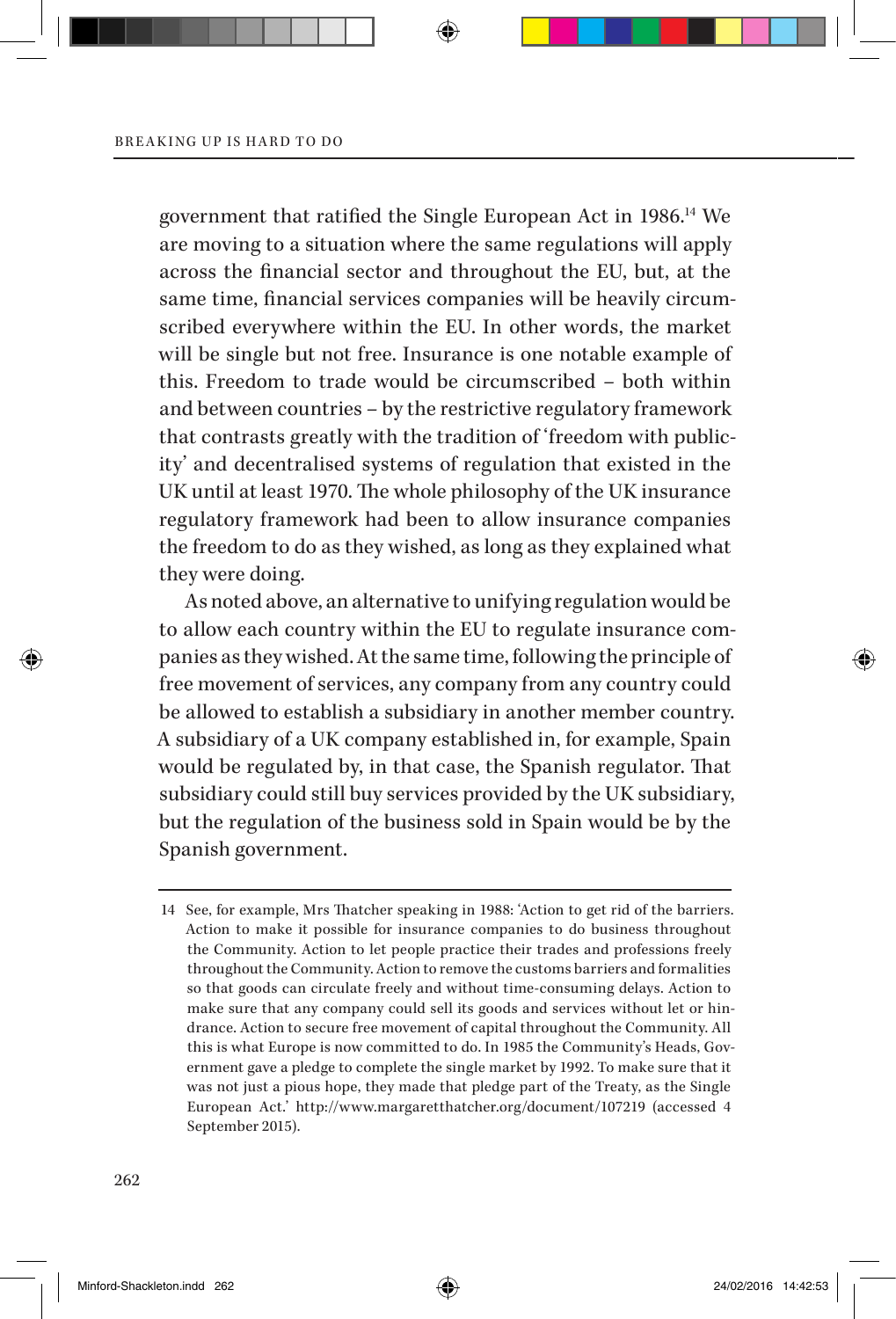There would be no single market under this regime. There would be increased transactions costs from trade, and it is possible that freedom to trade could be circumscribed within countries that chose onerous regulatory regimes. However, this approach should not lead to discrimination between companies from different countries, and so freedom to trade between countries would be promoted, as long as subsidiaries were established to conduct business. British companies establishing in Spain would be treated the same way as Spanish companies. Free trade would certainly still be possible, and trade could not be prohibited by member governments under EU law. For example, the French government could not prohibit a UK company from selling insurance services in France as long as the UK company set up a French subsidiary. The economic activity could still be undertaken in the UK through the mechanism of the French subsidiary buying services from the UK head office: this happens in reverse with the offshoring of call centres by many UK insurance companies today. The benefits of trade and comparative advantage would be retained, but there would be no single market. Any vexatious regulation that inhibited trade (for example, requiring insurance companies domiciled in Spain to invest all assets in Spanish bonds and Spanish listed companies, or requiring insurance companies domiciled in Spain to only use Spanish-speaking workers to provide policy-administration services) would not be permitted and should be overruled by the ECJ in enforcing the basic freedoms within the EU, using appropriate legislation to do so.

#### **The costs and benefits of uniform EU regulation**

The mechanisms put in place under the Single European Act have led directly to the centralisation of regulation. In the development of Solvency II, it appears that no attempt was made to promote regulatory competition using mutual recognition. Indeed, HM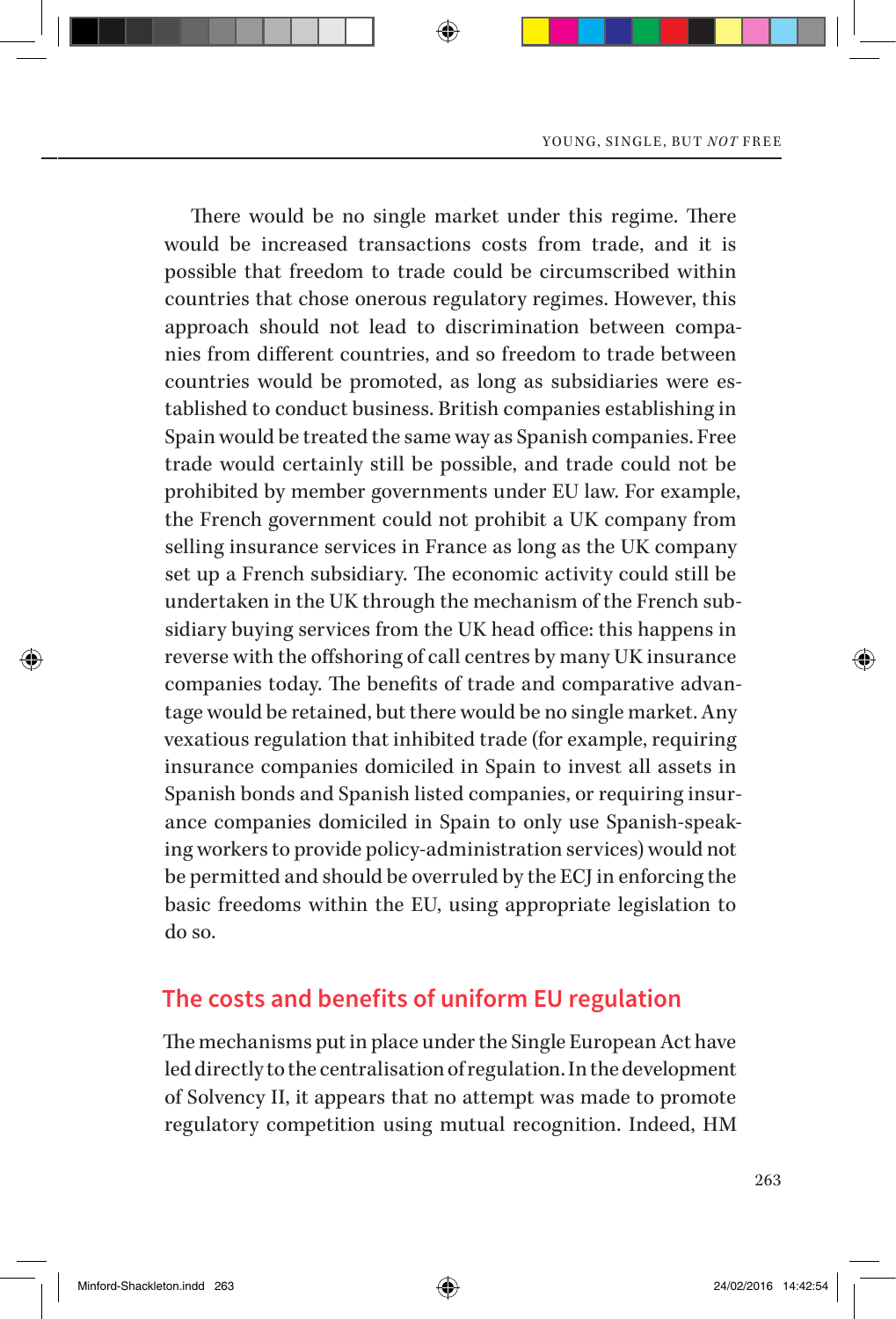Treasury (2008: 7) suggests that only two options were seriously considered by the European Commission in assessing the costs and benefits of Solvency II – one was to wait for an international solvency regime, and the other was the development of an EU solvency system. It appears that approaches that did not involve centralisation were not even considered – the only question was whether centralisation should be at the EU or at the world level. However, the problems of over-regulation that arise when regulation is centralised at the EU level could have been anticipated: indeed, they were explained in Migue (1993).

If the central authority of a federation of states or regions is given the power to regulate, then interest groups can influence the use of that power for their own benefit and to undermine the comparative advantage of other member states – thus introducing trade distortions in a subtle way. We saw after the financial crisis, for example, the attempts by EU member states to impose a financial transactions tax. If that had been enacted, this would have fallen disproportionately on the UK, with perhaps 50 per cent of all revenues coming from the UK. As it happens, the imposition of such a tax was impossible because of the unanimity requirement on matters of taxation. Matters to do with insurance regulation can, however, be determined by qualified majority voting and, given the processes that were set in place in the Financial Services Action Plan (see Bank of England 2003), this means that the EU bureaucracy or a collection of states can effectively determine insurance regulation across the EU to the detriment of certain countries that have a comparative advantage in insurance services, or to the detriment of consumers. The same applies to other areas of financial regulation (see below).

Vaubel (2007) shows how the institutions within the EU, postthe Lisbon Treaty and enlargement, are especially susceptible to rent seeking and the tactic of 'raising rivals' costs'. After 2017, legislation can be passed by a qualified majority representing only 65 per cent of the population of the EU (or 55 per cent of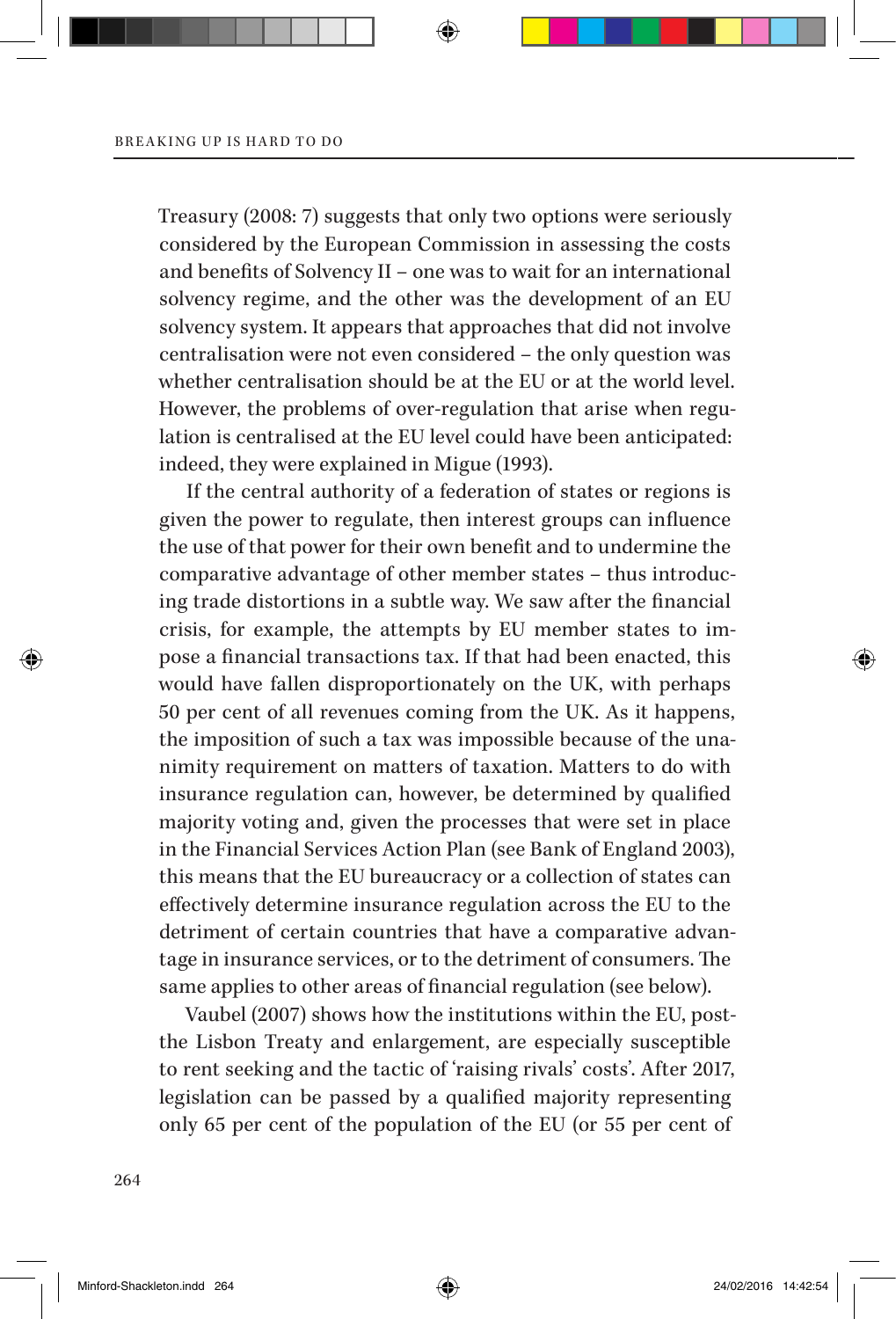the member states). Migue (1993), recognising these problems, describes harmonisation of regulation as a 'menace' to true federalism, an impediment to freedom to trade and an impediment to ensuring that the appropriate regulatory environment is developed for each member state.

In addition to these problems, the adoption of uniform systems of regulation can make financial systems more prone to systemic risk. If the regulatory system fails, or if it distorts financial activity in the way that the Basel Accord encouraged securitisation in the banking system, for example, international regulation can increase the likelihood of the whole system failing (see, for example, the chapter by Alexander in Booth (2009)). In this context, it is interesting that HM Treasury (2008) states explicitly: 'Solvency II is based on a three-pillar approach used in the Basel II banking accord.' This document was published at the height of the banking crisis, without any apparent recognition of the failure of regulation in that crisis. Swarup (2012) shows how the design of insurance regulation under Solvency II is likely to encourage, perversely, insurance companies to invest in risky sovereign bonds. These incentives apply to all insurance companies in all EU countries, as they face the same regulatory requirements. If there should be a sovereign bond crisis, all EU insurers could be affected in the same way, given that the regulations will encourage herding.

Furthermore, a uniform approach to regulation, which rejects the concept of regulatory competition, also prevents us benefiting from a trial-and-error process, in which regulators in different countries can learn from the successes and mistakes of others. There is a real possibility that regulation will become fossilised at the EU level and will not be adaptable to the different situations pertaining in different EU countries in relation to, for example, different legal systems.

Of course, there are possible benefits from the harmonisation of insurance regulation. The UK Treasury undertook a regulatory impact assessment of regulatory harmonisation under the EU's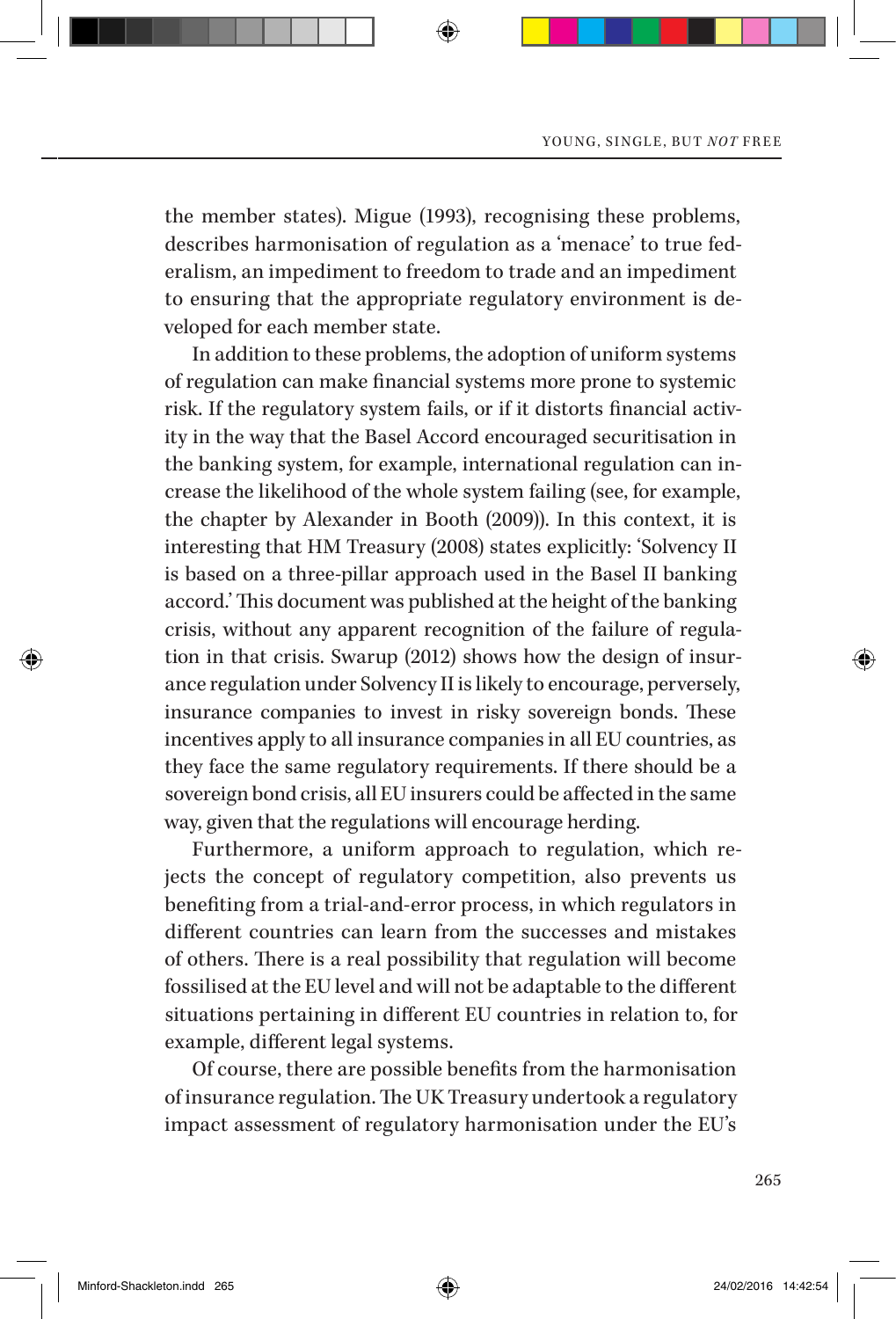Solvency II process that was published in 2008 (HM Treasury 2008), though this was hardly rigorous. This assessment concluded that there would be ongoing net benefits of £96.6 million a year in the UK from Solvency II, and that potential benefits might include the following:

- increased security for consumers;
- **•** fewer distortions to trade;
- **•** more transparency for investors, and therefore reduced cost of capital;
- the ability to use different strategies for risk mitigation without discrimination;
- **•** more efficient use of capital resulting from the ability to exploit efficiencies for groups operating across the EU.

The Treasury assessment also pointed out that UK firms would benefit from the fact that the Financial Services Authority imposes both the current EU capital requirements (pre-Solvency II) as well as an approximation to the forthcoming capital requirements under Solvency II. However, that is just an indication of how over-regulated UK insurers are currently, and not a justification for uniform regulation or any particular level of regulation.

In the analysis, however, no consideration was given to the possibility that a much more liberal regime would still provide incentives for insurance companies to be transparent to providers of capital and manage their businesses in such a way that policyholders were protected – this was the basis of the 'freedom with publicity' approach that was so successful in the UK from 1870 to 1970. It was assumed in HM Treasury (2008) that information asymmetries necessitated insurance regulation for consumer protection, and that benefits would flow from that. However, during the century from 1870 to 1970, there were only two failures of insurance companies – neither of which harmed non-profit policyholders – despite there being no explicit capital requirements

(♠)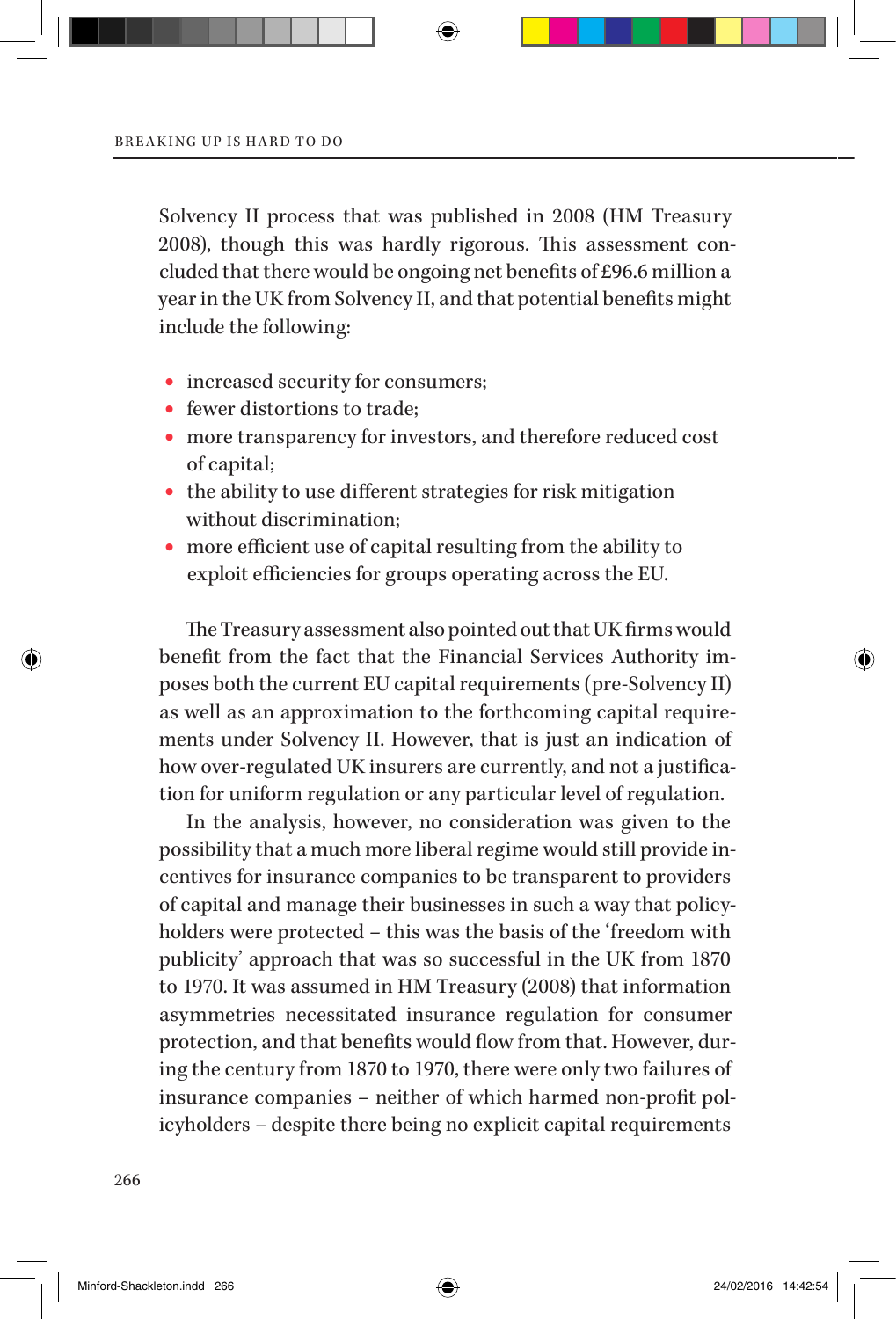for much of that period.15 Furthermore, there was no discussion in the document of the problems of removing regulatory competition, the problems of using a 'one-size-fits-all' regime, or of the potential for the fossilisation of the regulatory regime as a result of it being determined at the central EU level.16 There was also no discussion of the potential costs of the new EU regulatory regime imposing capital requirements that were too high in respect of certain types of activity, or of the costs of favouring particular asset classes such as sovereign bonds.

### **Other areas of EU financial regulation**

The EU has been in the process of trying to unify all aspects of non-bank financial regulation for many decades. This process does not just apply to insurance business; it also applies to hedge funds, private equity, pension funds, rules to which quoted companies must adhere, and so on.

Since 2005, companies issuing equity have been required to produce information in line with the Prospectus Directive (amended in 2010). The Directive requires that all companies with new issues of shares traded on a regulated market have to meet EU-wide harmonised requirements in terms of the information that they provide. This then provides a 'passport', which will allow shares to be traded on any regulated EU market, thus promoting a single market.

This approach is predicated upon two errors. The first is the assumption that the government or a government financial regulator needs to determine the information that is put before

<sup>15</sup> See Booth (2007). It is a moot point exactly when capital requirements were brought in.

<sup>16</sup> Although I do not approve of the changes to the regulatory regime that followed the Equitable Life crisis, the Financial Services Authority was able to react quickly. It is inconceivable that the central EU bureaucracy would react to events in a specific country within a decade, if at all.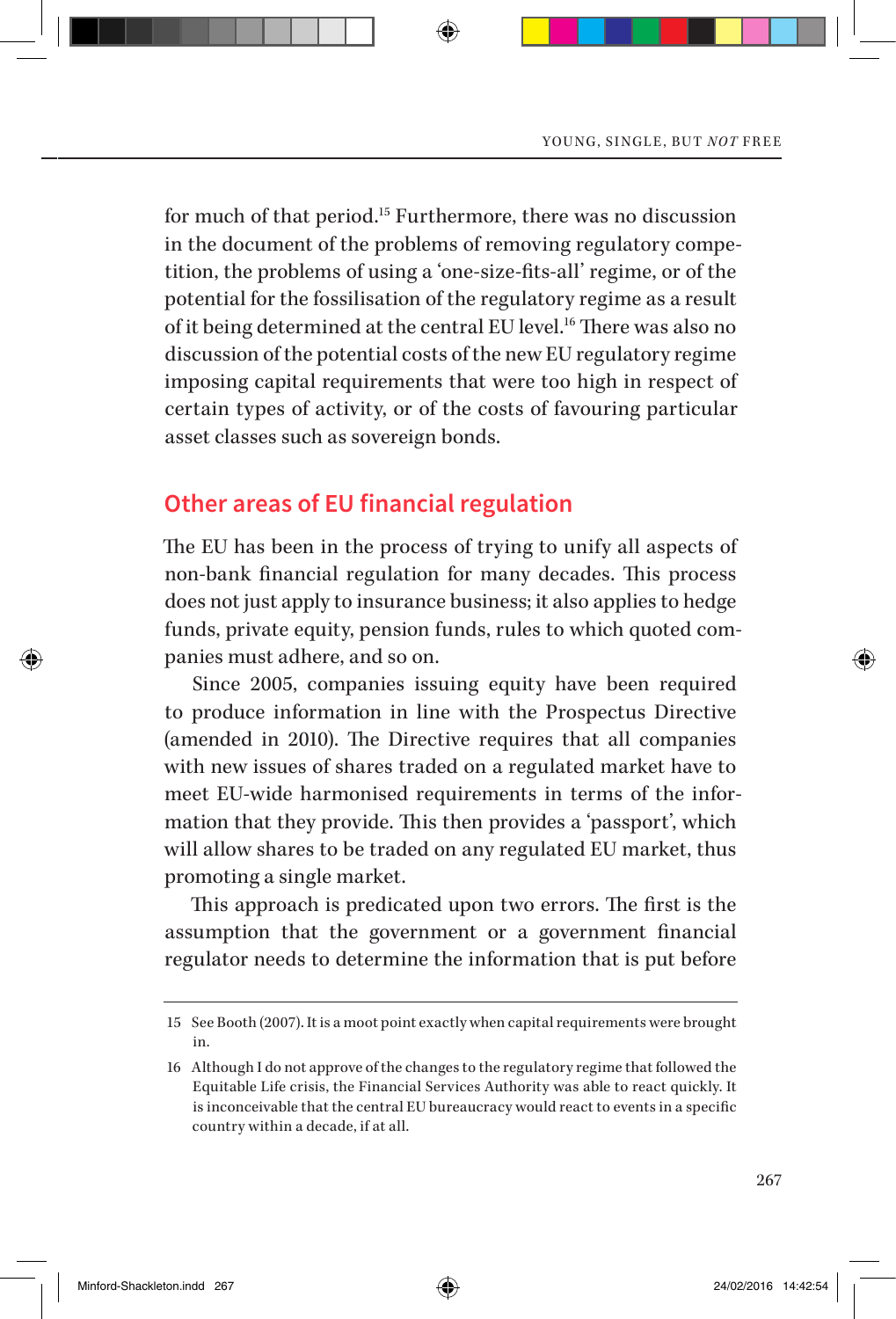the market before an offer for sale of shares. Such things can be determined by the stock exchange, and exchanges can compete according to the effectiveness of the requirements they impose on companies. A well-managed exchange with appropriate requirements for companies and a high degree of confidence amongst investors will be attractive to investors and lower the cost of capital.17 Indeed, companies themselves have an incentive to provide the right sort of information to the market in order to lower their cost of capital. The second is that, even if the regulation of company information is determined by the government, different requirements imposed by different governments do not intrinsically inhibit trade. Some governments may choose to have no information requirements at all except those imposed by exchanges; some governments may accept the prospectuses authorised by other EU member states; and some governments may have their own requirements. The only reason for the EU to be involved would be if governments imposed requirements on companies domiciled in one member country that were, in effect, protectionist, or if they prohibited companies domiciled in another member country from seeking a listing or quotation on an exchange in their country.

There are several other Directives relating to 'market abuse', company transparency, the operation of markets (MiFID) and the compulsory application of accounting standards. More recently, the Alternative Investment Fund Managers Directive has been implemented. This applies regulations to previously unregulated sectors such as private equity funds and hedge funds. The regulations apply both to funds established in the EU (even if managed outside the EU) and funds marketed in the EU (even if managed and/or established outside the EU).

<sup>17</sup> See Arthur and Booth (2010) for a discussion of this issue and Stringham (2015) for a comprehensive and original review of the literature.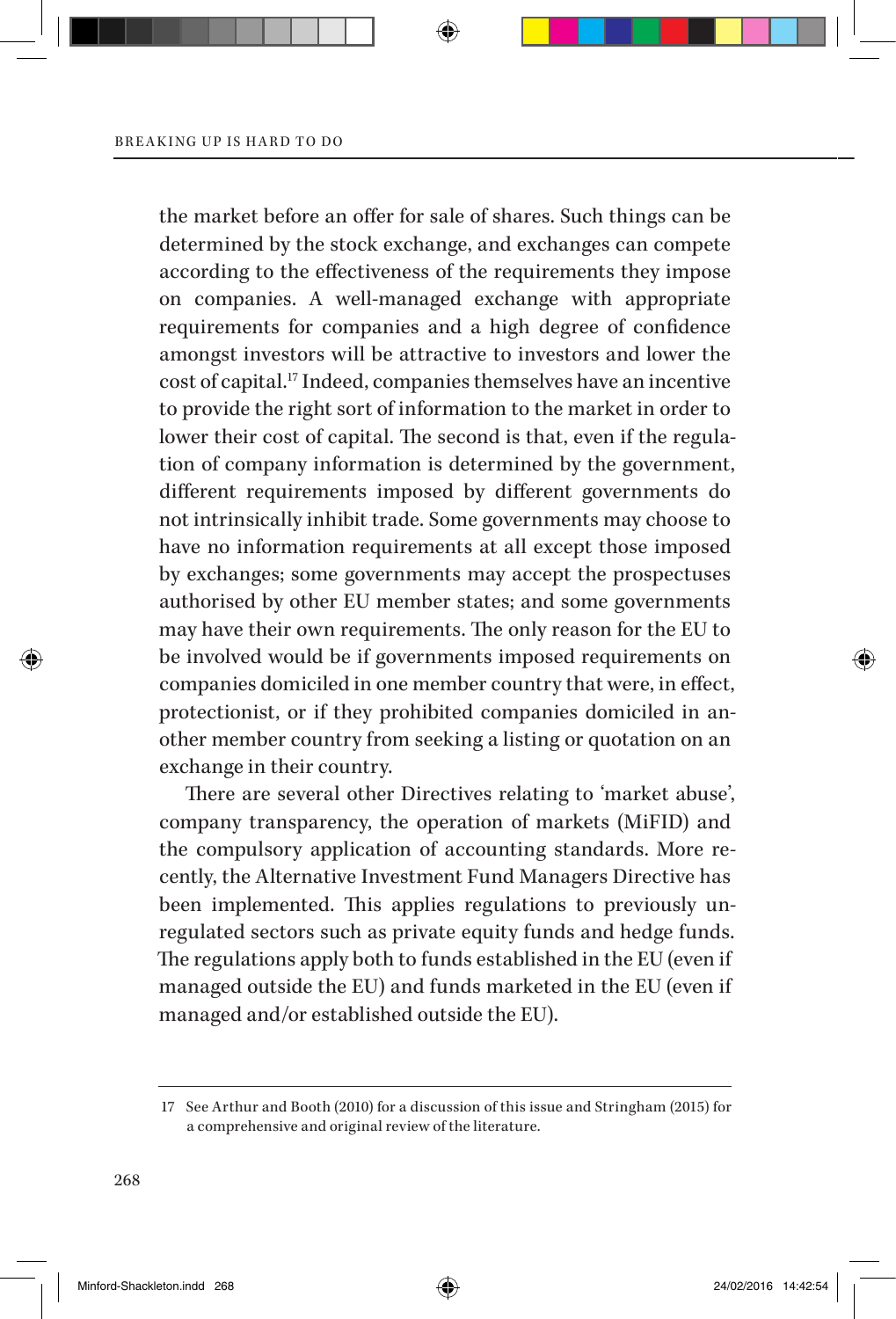The extension of EU competencies in these areas is not necessary for the free movement of capital or services, though it could be argued that it reduces the transactions costs of trade and reduces the costs of regulated entities complying with many different regimes. Arguably, regulation in these areas is not required at all – as the UK historical experience suggests. Furthermore, there can be no 'correct' approach to regulation, and, therefore, a multiplicity of approaches may provide opportunities for experimentation and learning from different approaches. Given that EU regulation in these areas is not necessary to achieve the key objectives of the Union, and that the desirability of any regulation at all can be disputed, it would seem sensible to take a different approach and allow cooperation between EU countries that wished to unify their regulation: cooperation that could be extended outside the EU if desired. This approach will be expanded upon in the conclusion.

#### **Conclusion**

In all sectors of financial services, there has been increased centralisation of regulation at the EU level, together with an increase in the general level of regulation. We should be very clear what this entails. The EU has, in effect, tried to reduce the transactions costs of trade by unifying regulation. However, if this process leads to higher levels of regulation or inappropriate regulation, the costs of doing business, whether between or within countries, will be increased. As the EU develops its role in the financial sector further, there is no effective check on centralisation and increasing levels of regulation. A unanimity requirement for new regulation is probably necessary to achieve such a check.

If countries wish to obtain the additional advantages of unifying regulatory systems in order to lower transactions costs, they can do that through intergovernmental agreements. This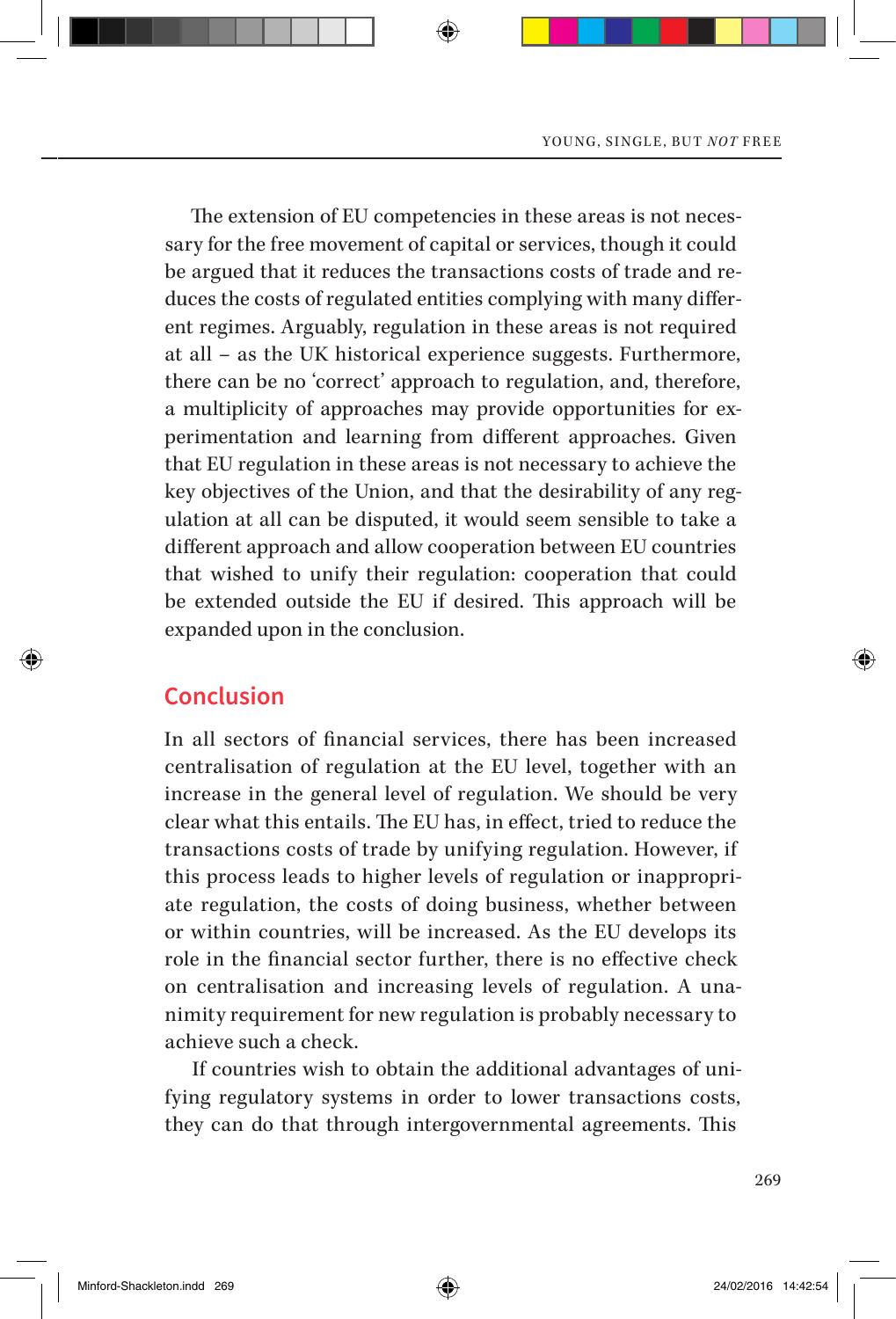is likely to be simplest amongst countries that have similar legal traditions, and it need not only involve EU countries. For example, there is no reason why the UK, Ireland, Canada, South Africa, Australia and New Zealand could not unify their insurance regulatory systems. Alternatively, they can agree to recognise each other's regulatory systems following the principle of mutual recognition.

If Britain were to leave the EU, it could be argued that its financial services industry would lose the protection of the EU institutions when it came to promoting free trade with the other member countries: other countries could impose regulation that raised the cost of UK firms doing business. However, against that, the UK would be free to develop its own regulatory system and negotiate agreements with other countries. The likely worst-case scenario is that UK companies undertaking business in the EU would have to establish subsidiaries abiding by EU regulation.

In summary, if the UK is to remain in the EU, the UK should demand reform along the following lines in order to promote an approach based on competitive federalism.

- **•** All EU countries should be permitted to develop their own systems of insurance and securities market regulation.
- **•** Any country that developed a system of regulation that distorted or impeded trade should be referred to the ECJ.
- **•** Any pair or group of countries could freely choose to adopt the same systems of regulation, or mutually recognise each other's systems so that a company domiciled in one of the countries party to the agreement could operate in another country through a branch under the regulation of the country of domicile. These arrangements could also be made by EU countries with non-EU countries.
- **•** The EU *could* have its own central system of regulation, into which member states could opt, and individual companies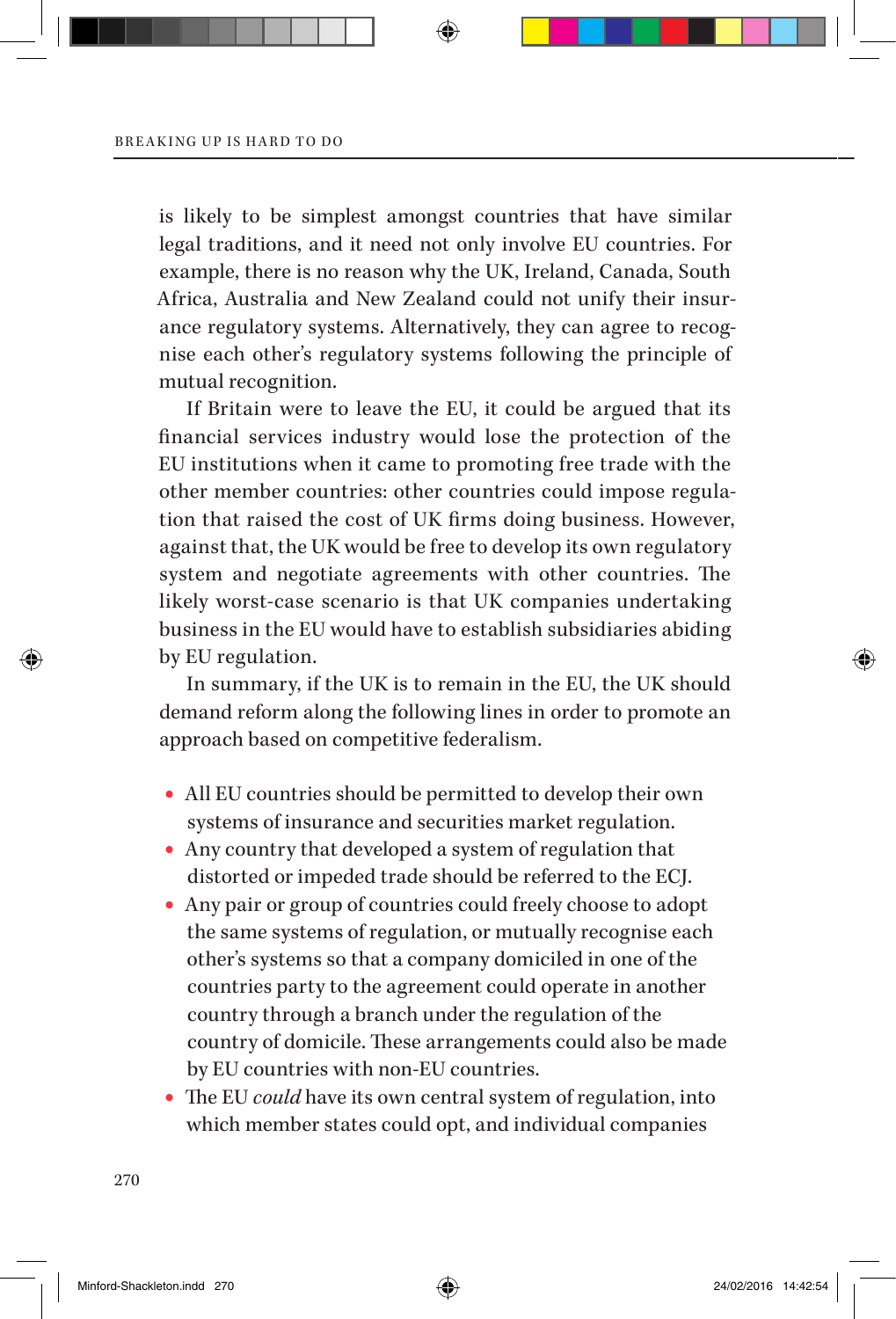could opt if they wished. This would reduce business costs for larger entities operating in a number of EU countries.<sup>18</sup>

**•** An insurance company or other financial entity from any member state should be able to operate in another member state by establishing a subsidiary in that member state regulated by the receiving state. The subsidiary could, of course, buy services from other subsidiaries within the group. As such, for example, a UK insurance group could set up a subsidiary in Slovakia, the capital and sales practices of which would be regulated by the Slovakian government. However, the Slovakian company could be entirely serviced by the UK subsidiaries. Both the free movement of capital and of services would be achieved through this mechanism.

Under this scheme, harmonisation, insofar as it is desirable at all, can occur through agreement between member states without being imposed from the centre.

This approach would enable free trade to be promoted without unifying regulation. Transactions costs would be higher, but these could be ameliorated by bilateral or multilateral agreements between member states and by the trading of services between subsidiaries under a holding company. Furthermore, multilateral agreements could be extended to non-EU countries. This approach would promote regulatory systems that responded to competitive pressure and allow best practice to be copied

The same principles apply to securities markets and corporate governance and reporting regulation. Different countries having different rules regarding the contents of prospectuses, accounting standards and so on does not, in principle, inhibit trade. Indeed, until 1986, such matters were not generally determined by government in the UK. Insofar as rules relating to such matters

<sup>18</sup> This is not unlike the US system, where states have the responsibility for regulation but nearly all states adopt the same model.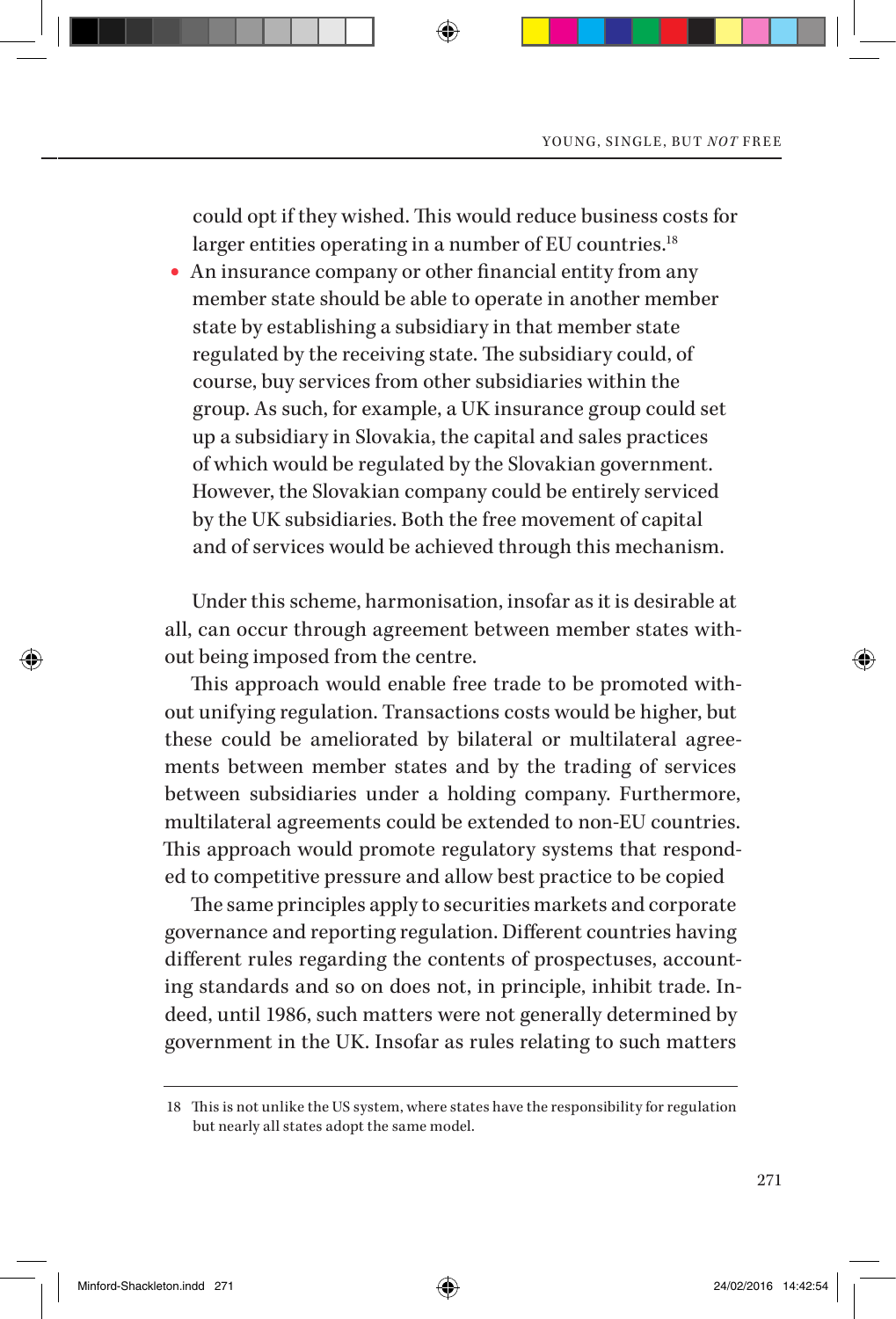are used for protectionist purposes by individual countries, they should be prohibited by the ECJ. The harmonisation of regulation at the EU level is neither necessary nor desirable.

It is highly unlikely that the EU will evolve in a liberal direction that will allow the approach suggested above to be adopted. The UK can remain in the EU with, it would appear, ever-more-centralised and costly systems of regulation. Alternatively, the UK could leave the EU, liberalise its financial regulation and cooperate with other countries that wish to promote free trade in financial services. The ideal, though, would be to return to a regulatory regime that was designed to promote the four freedoms within the EU and free trade outside. Unfortunately, that is not on offer.

As noted, it should not be assumed that a return to the liberal regulatory regimes on which a successful, respected and prudent financial services industry was built in the UK is immediately on the political agenda domestically, even if the UK were to withdraw from the EU. When it comes to financial regulation, the UK has moved a long way since the early 1980s, when it could point to a century-long liberal tradition, certainly with regard to non-banking financial services regulation (see Booth 2014). Indeed, in some areas, it is the British government that has been pushing for more regulation at the EU level.

#### **References**

- Arthur, T. and Booth, P. (2010) *Does Britain Need a Financial Regulator?* Hobart Papers 169. London: Institute of Economic Affairs.
- Bank of England (2003) The EU financial services action plan: a guide. *Bank of England Quarterly Bulletin* 43(3): 352–65.
- Booth, P. M. (2007) 'Freedom with Publicity' the actuarial profession and insurance regulation from 1844–1945. *Annals of Actuarial Science* 2(1): 115–46.
- Booth, P. M. (ed.) (2009) *Verdict on the Crash*. Hobart Papers 37. London: Institute of Economic Affairs.

272